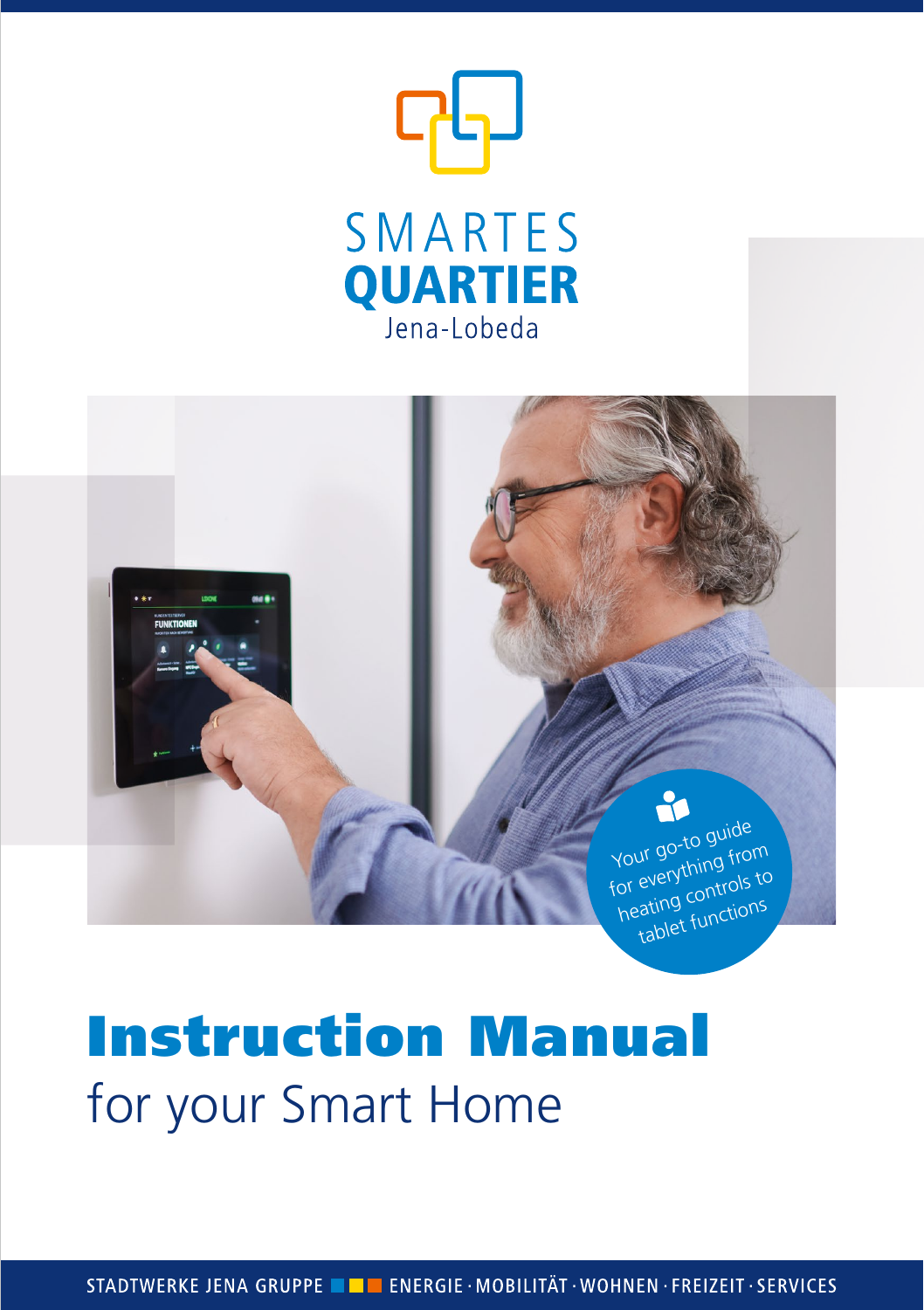## **INFO VIDEO**

For useful tips and information on your Smart Home and how to use the tablet in your apartment, we recommend watching our info video at **www.smartes-quartier.de/smart-services**

Simply scan the QR code with your smartphone.

## **CONTENTS**

- **The tablet Your central control unit**
- **Smart Home elements in your apartment**
- **How to use your tablet**
- **Application categories**
- **Lights**
- **Outlets**
- **Heating**
- **Humidity**
- **Shutters**
- **Doorbell /Intercom**
- **Digital locking system**
- **Room controls**
- **Apartment controls**
- **Frequently used functions**
- **FAQ**
- **Contacts**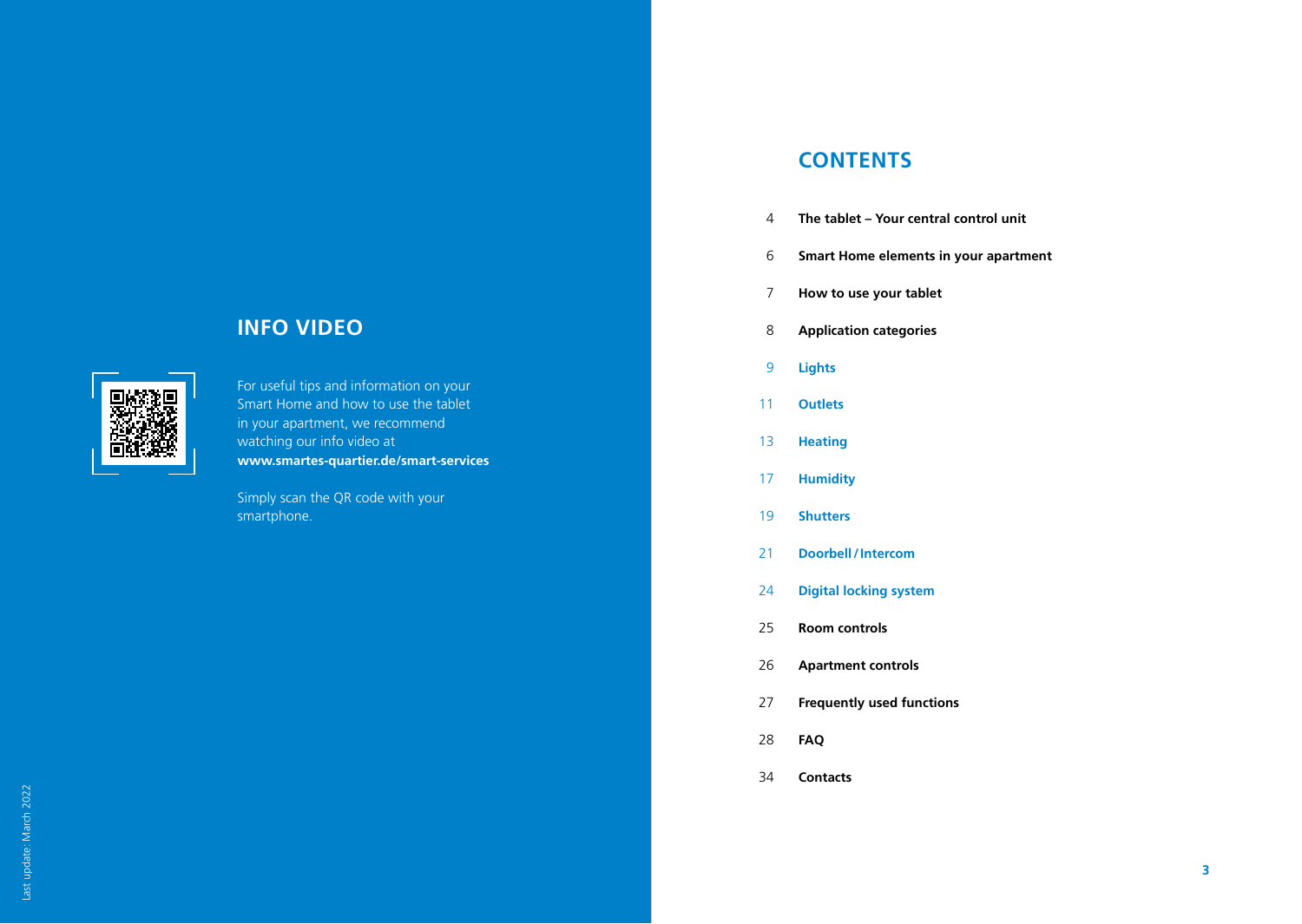## **THE TABLET – YOUR CENTRAL CONTROL UNIT**

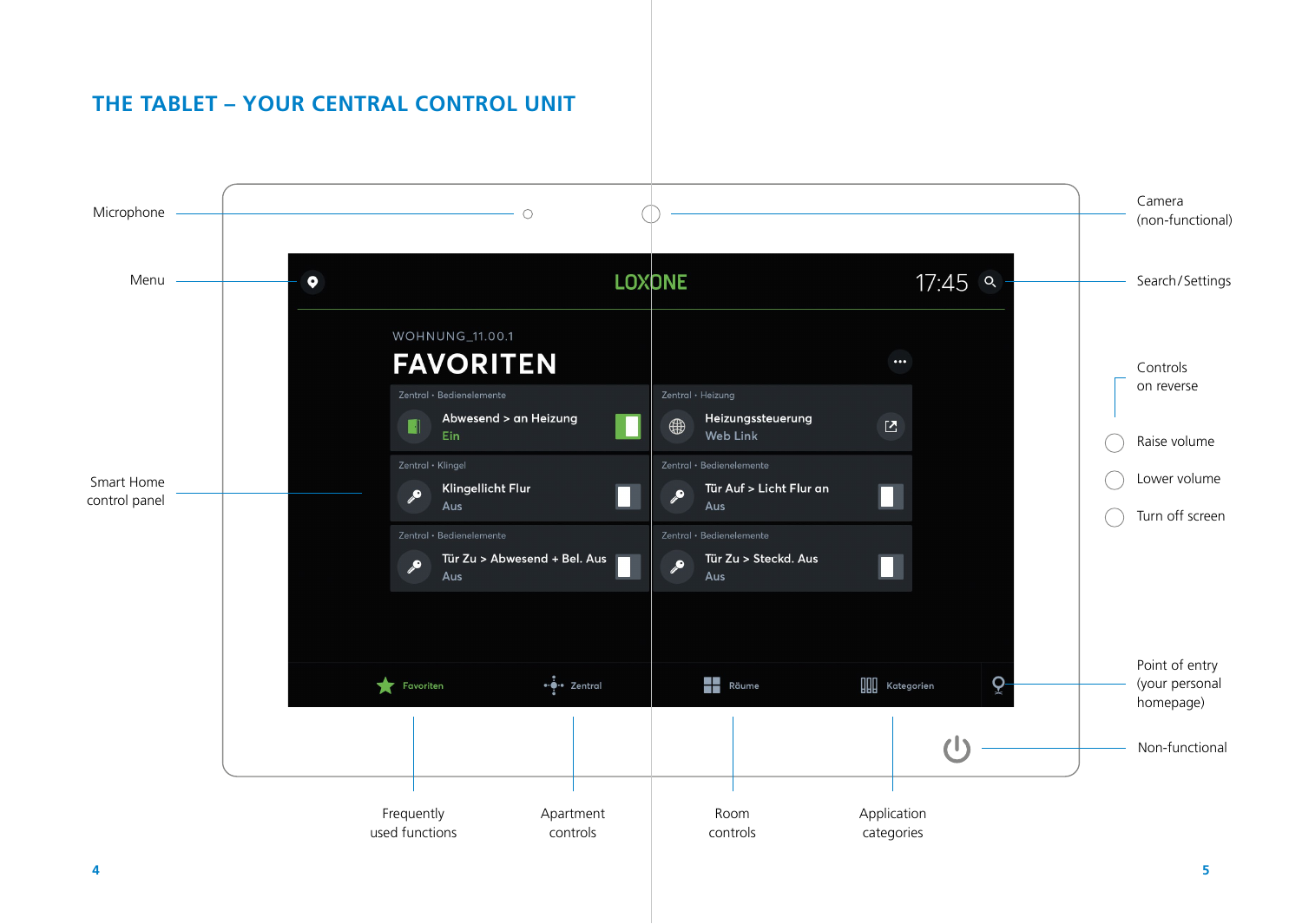## **SMART HOME ELEMENTS**

Your Smart Home consists of several components. These include the Loxone mini-server – the brains of the system – which is installed in your fuse box. The mini-server controls all the Smart Home elements in your apartment. These include:

- **Lights** *see page 9*
- **Outlets** *see page 11*
- **Thermostats** *see page 13*
- **Radiators** *see page 16*
- **Roller shutters (ground floor only)** *see page 19*
- **Doorbell/Intercom** *see page 21*
- **Door locks** *see pages 21, 24 and 28*

You can manage and adjust your Smart Home elements via the wall-mounted tablet in your apartment. Alternatively, you can control most of the same elements using the 5-point switch or the Loxone app on your smartphone *(see page 29, bottom)*.

### **5-POINT SWITCH**

A "Loxone Touch" 5-point switch is installed in all the apartments. The unit controls various room functions and can be used to measure humidity. Coloured dots are positioned next to certain buttons to indicate which buttons control which functions.



Pressing button 3 in the middle, for example, turns on the lights in each room. The other buttons are used to activate the outlets, turn on and off the balcony light and – for ground-floor apartments – raise and lower the roller shutters.

*For more on the 5-point switch, read the corresponding section under "Application categories", starting on page 9.*

## **HOW TO USE YOUR TABLET**



## **TOUCHSCREEN**

Your tablet works exactly like a smartphone – simply tap the screen with your finger. For optimal operation, avoid holding your fingertip too long on the touchscreen. For further instructions, please watch our info video (QR code below).

## **NAVIGATION**

The tablet's user interface is basically divided into four main parts: **"Favoriten"** (Favourites), **"Zentral"** (Central), **"Räume"** (Rooms) and **"Kategorien"** (Categories), which you can access via the respective icons at the bottom of the screen. Each page contains tiles which either allow you to control Smart Home elements in your apartment or lead you to subpages.

## **INFO VIDEO**

At **www.smartes-quartier.de/smart-services** you will find a video explaining how to set up and use your tablet. If you own a smartphone, you can watch the video by simply scanning the QR code at the right.



## **ATTENTION**

Do not dismantle or use the tablet for any other purpose than intended. A monitoring system is installed to identify and protect it against unauthorised use. If you accidentally log off from the Loxone user interface, simply log in again by entering your login data. All tenants receive their login data either during the apartment hand-over, by post or in their rental folder. If you have lost or misplaced your login data, please contact Tenant Services *(see contact data on page 34).*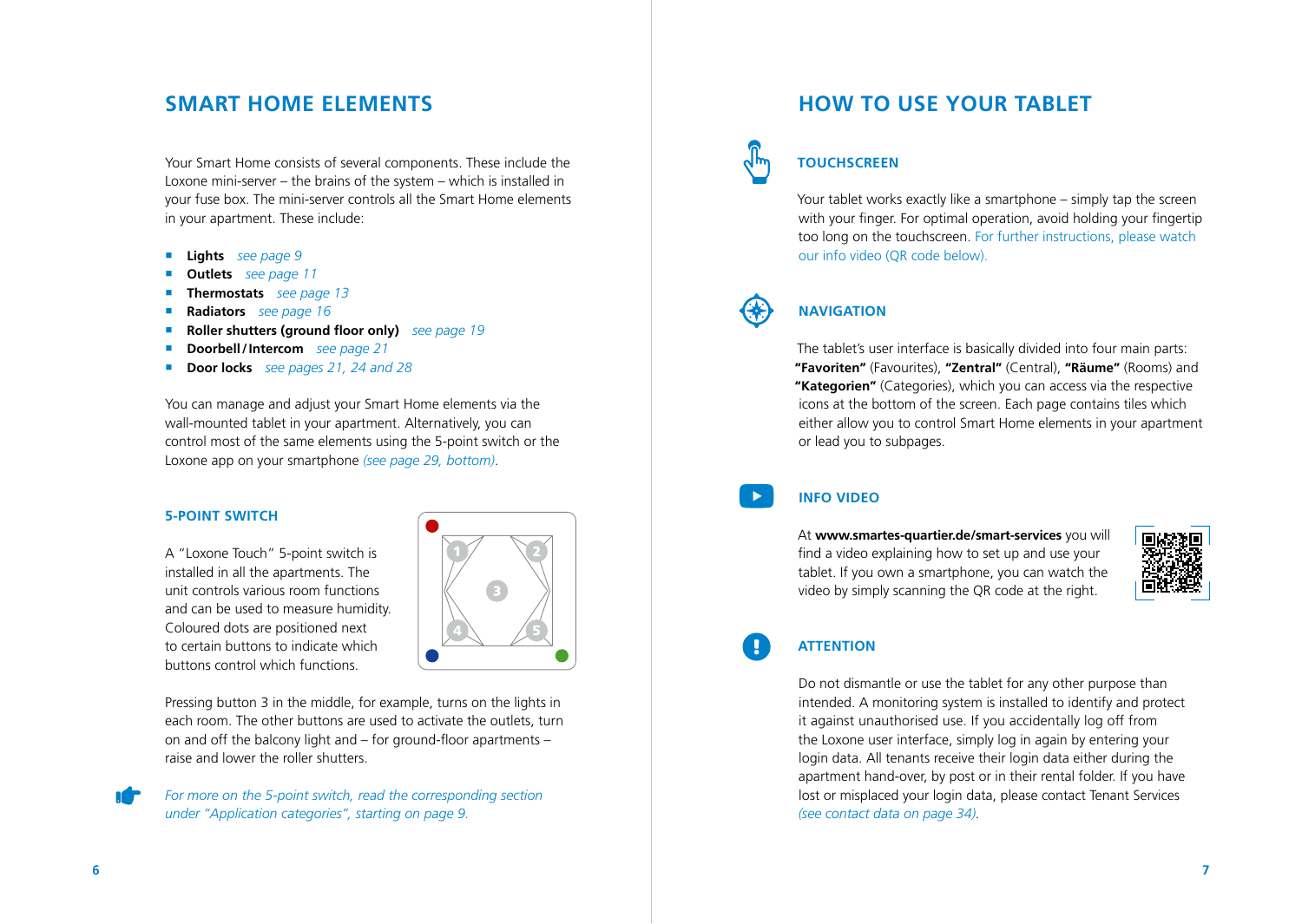## **APPLICATION CATEGORIES Lights**

## **"KATEGORIEN" (CATEGORIES PAGE)**

You can access various application categories of your Smart Home system via the page **"Kategorien"** (Categories) on your tablet. The following chapters provide more details about the categories **Lights, Outlets, Heating, Humidity, Shutters** and **Doorbell.**



## $\sqrt[3]{2}$

<u>UUL</u>

## **Control elements**

You can access various standard and comfort functions via the button **"Bedienelemente"** (Control elements). These can also be accessed via **"Favoriten"** (Favourites) and are described in further detail in the chapter **Frequently used functions** *(see page 27/28).*

You can control the lights in your apartment either with the 5-point switch in each room or centrally via your tablet. Both methods allow you to turn the ceiling and wall lights on and off, as well as any floor lamps and lighting fixtures connected to switchable power outlets. For more, read the chapter on "Outlets" starting on page 11.

## **LIGHT CONTROLS VIA TABLET**

To access the central light controls, tap the button **"Beleuchtung"** (Lights) on the Categories page. This takes you to a subpage where you can switch light fixtures on and off in various rooms including the balcony.



By tapping the button **"Bel. Zentral"** (Central lighting), you can switch multiple lights on/off simultaneously, even in different rooms.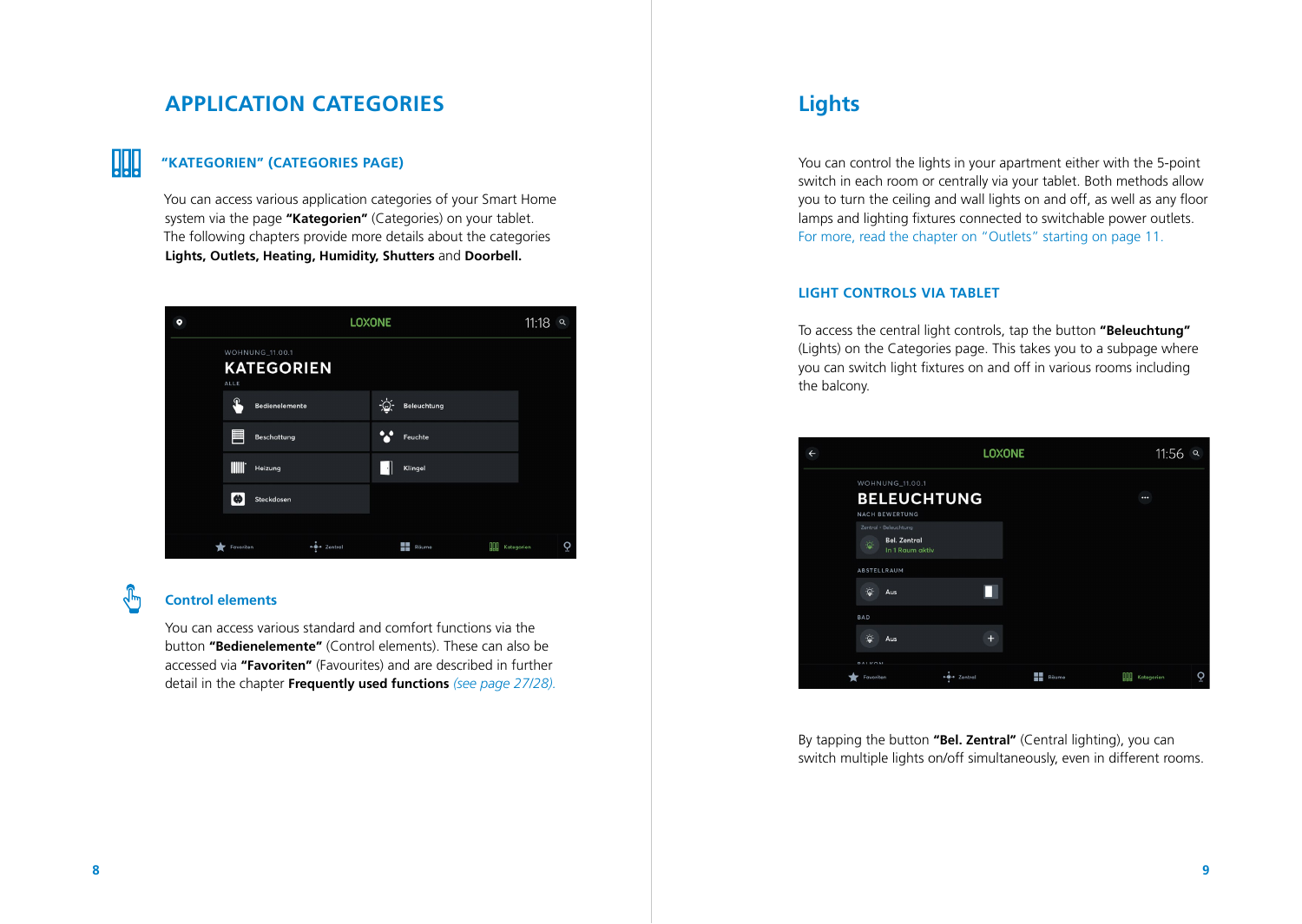Would you like to switch your lights on or off in connection to certain events, e.g. upon arriving home or leaving the apartment? You can set your personal default functions on the page **"Favoriten"** (Favourites). *See pages 27/28.*

## **LIGHT CONTROLS VIA 5-POINT SWITCH**

The switches installed in each room of your apartment are equipped with five pressure-sensitive buttons.

## **Press button 3 in the middle to turn on/off the lights in each room.**

If a room has two separate light circuits (A and B), these can be turned on/off in succession:

1 click  $=$  turns on A  $2$  clicks = turns on B  $3$  clicks  $=$  turns on A and B 4 clicks  $=$  turns off A and B



**The position and number of coloured dots can vary from switch to switch and apartment to apartment.**

If you double-click button 3, all the lights will turn off as well.

The other buttons control the switchable outlets, balcony light, and – for ground-floor apartments – the roller shutters.

**Please note that if you live in a ground-floor apartment with a balcony, you can only operate the balcony light via the tablet or the Loxone app if you have downloaded the app onto your smartphone.**

## **Outlets**

The switchable power outlets in your apartment are marked with **red, blue** and **green** dots. You can switch the outlets on/off via the 5-point switch or your tablet.



Only those outlets marked with a coloured dot are switchable. All other outlets are permanently connected to the mains to prevent you from unintentionally shutting off power to your appliances, like your refrigerator.

**In this illustration, only the right outlet marked in red can be controlled via tablet or the 5-point switch. The left outlet is permanently connected to the mains.**

Switchable outlets are especially practical for turning on/off floor lamps or other decorative lighting fixtures in your apartment.

Switchable outlets have been installed in your living room and bedrooms. There are no switchable outlets, however, in the kitchen, hallway or bathroom.

### **OUTLET CONTROLS VIA 5-POINT SWITCH**

To switch a specific outlet on or off, press the respectively colourcoded button marked with a red, blue or green dot. Corner buttons with no markings control the roller shutters in ground-floor apartments. In apartments on the upper floors, corner buttons control the balcony light.

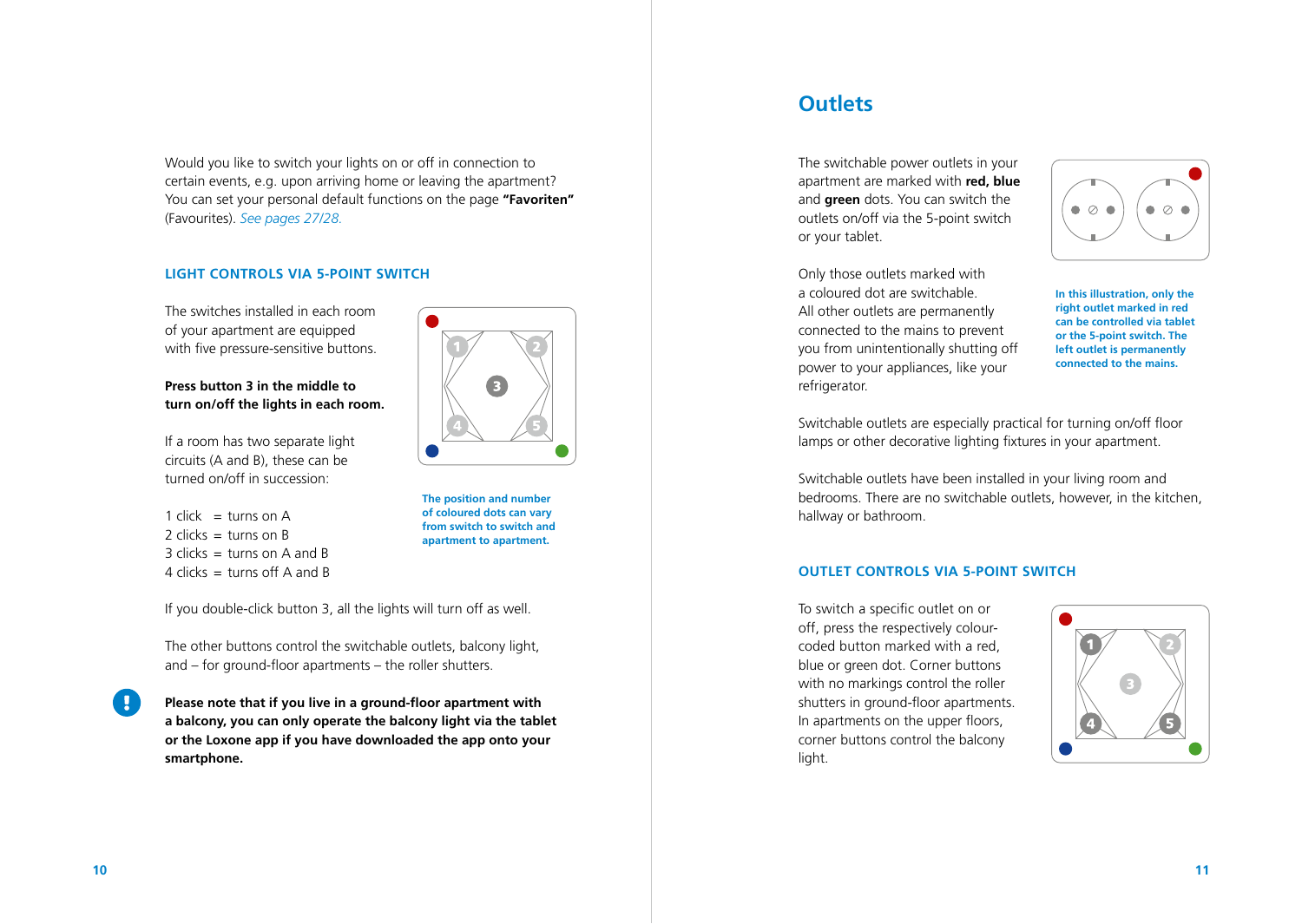#### **OUTLET CONTROLS VIA TABLET**

You can also control the switchable outlets in your apartment with your tablet. Simply click on **"Steckdosen"** (Outlets) on the page **"Kategorien"** (Categories).

You can then turn on/off individual switches in each room or all switchable outlets with a press of the button **"Steckd. Zentral"**  (Central outlets). You can also access this function on page **"Zentral"** (Central). *See page 26.*



You also have the option of shutting off all the switchable outlets after double-locking your door when you leave the apartment. To use this function, activate the option **"Tür Zu > Steckd. Aus"** (Door closed > Outlets off) via the page **"Favoriten"** (Favourites). *For more, see page 28*.

## **Heating**

You can only control the radiators in your apartment using your tablet with the exception of the bathroom radiator which can also be turned on and off with the switch in the bathroom.

## **ATTENTION**

H.

**Do not unscrew or detach the thermostats on the radiators as this would render the heating controls non-functional. The heating controls would recognise the malfunction and send an error message to the system. A technician would have to be sent to your apartment to repair the heating system at your personal expense.**

#### **HEATING CONTROLS**

The entire Smartes Quartier uses a smart heating system designed to increase your living comfort and reduce your energy consumption. The controls are based on pre-installed default settings (thermostat settings and heating times) which ensure the most accurate temperature measurements possible. To this end, not only does the system monitor the outdoor temperature but also the values transmitted by the heat cost allocators (HKV) on the radiators.

| <b>HEATING PROFILE</b> | <b>HEATING TIMES</b> | <b>WEEKDAYS</b>   |
|------------------------|----------------------|-------------------|
|                        | $05:00 - 07:30$      | Monday – Friday   |
|                        | $15:00 - 22:00$      | Monday – Friday   |
|                        | $06:00 - 23:00$      | Saturday – Sunday |
|                        | $06:00 - 23:00$      | Monday – Sunday   |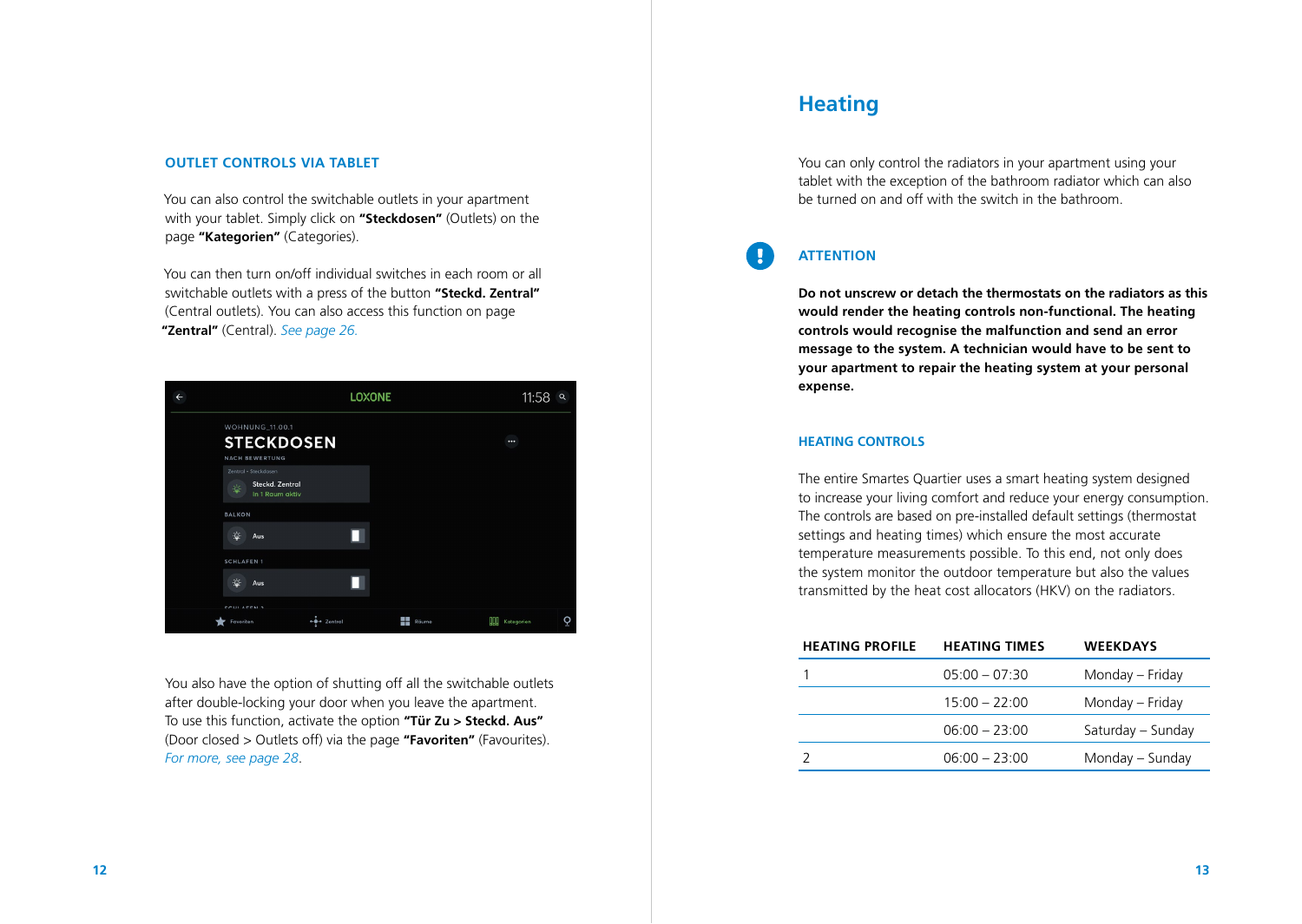To access the heating controls – a separate system – tap on the icon **"Favoriten"** (Favourites) on your tablet and then click on the button **"Heizungssteuerung"** (Heating controls) *(see page 27)*. Please note that access to the heating controls is not provided on the Loxone app on your smartphone.



 $\bullet$ Under the heading **"Temperaturanpassung"** (Temperature adjustment), you can adjust the temperature in individual rooms. By pressing the  $+$  or  $-$  buttons, you can raise or lower the heat output by a half-level respectively. A quick tap on the turn-switch sets the heat output to a median level of 2.5.

#### **Apartment ID** Ω

- 8 The **activity arrow** indicates whether your system is currently raising (arrow up) or lowering (arrow down) the heat output.
- $\overline{A}$ Standardised **room names** (regardless of how you choose to use them)
- G Via the **house icon**, you will be directed to the overview screen shown above. The **gearwheel icon** directs you to other settings where you can manually switch between at-home or absence mode, for example.

### **TEMPERATURE CONTROL**

The thermostat valve on the radiator automatically adjusts the indoor temperature according to your selected preferences on the tablet. The desired indoor temperature is maintained even if you haven't made changes to the room-specific heating levels.

With this system, it is not possible to rapidly heat up or cool down a room "as needed". You will notice that the radiators do not get as hot as you might be accustomed to. Nonetheless, the system always reaches and maintains the desired room temperatures.

**If you feel too cold even at heat level 5, please contact Tenant Services at jenawohnen or the Community Management office. You will find the contact data on page 34.**

### **TEMPERATURE REDUCTION**

Whenever you activate the absence function *(see page 27)* and during non-heating periods, the temperature in all the rooms is reduced by about 3 °C. A further reduction is not possible as this would cool down the building's core temperature so much that it would take much longer to reach comfortable temperatures.

## **Ventilation**

Your heating automatically detects when windows are opened wide for "shock ventilation" and shuts off the radiators in the respective rooms for the duration of ventilation. To properly ventilate, avoid tilting or opening windows a crack as this is not detected by the system and will lead to higher heating costs. *For more, please read the instructions on how to properly ventilate, page 18.*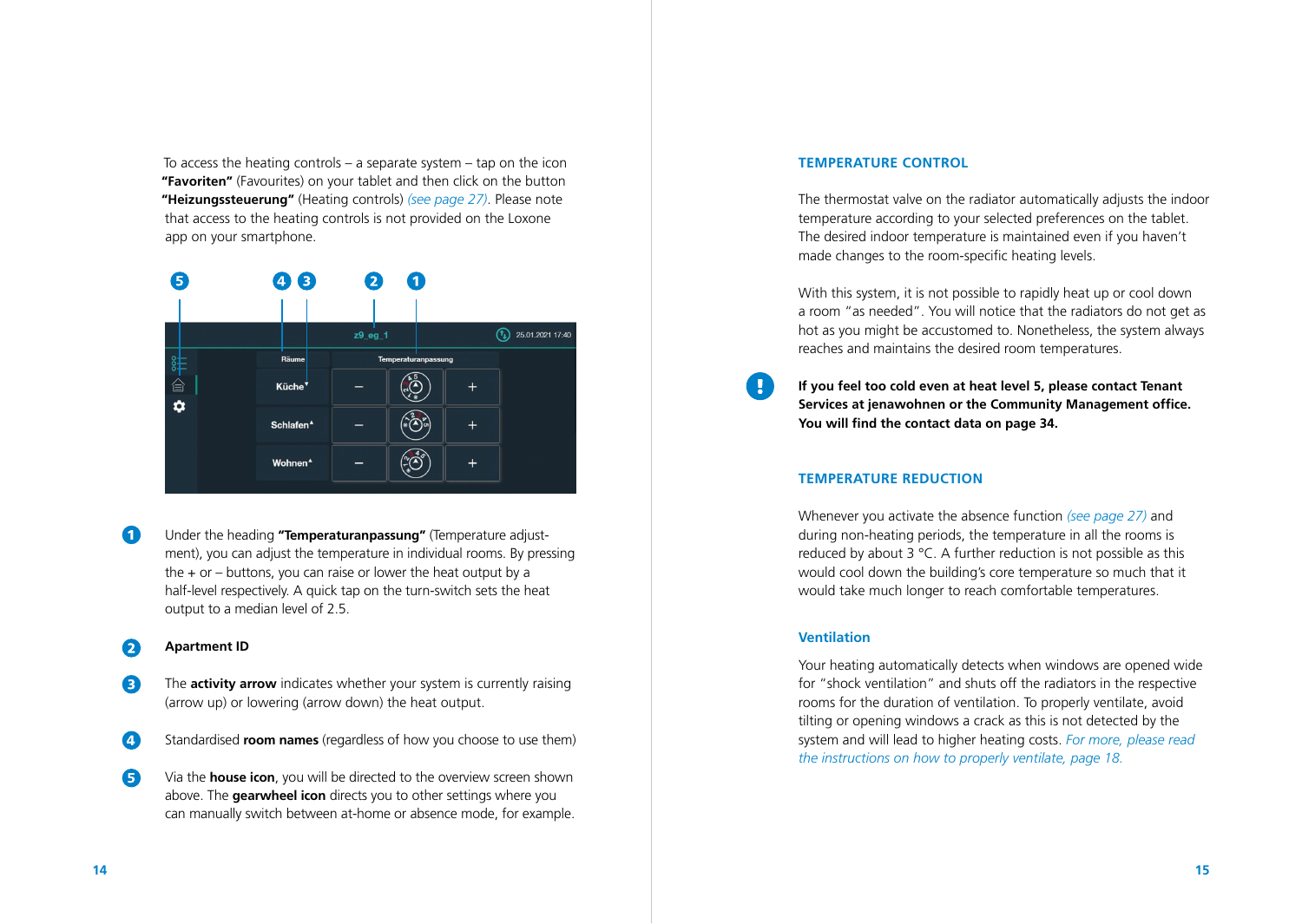### **BATHROOM RADIATOR**

There is a radiator in your bathroom which can be used to quickly raise the room temperature if desired.

The radiator can be switched on and off with a flip of a switch just like the light and bathroom fan.

Alternatively, you can control the radiator using your tablet. By tapping **"Kategorien"** (Categories), then **"Heizung"** (Heating), you can turn it on and off, or set a shut-off delay. The shut-off delay indicates how long the radiator should run after switching it on! The default setting is five minutes (300 seconds).



You can access the central heating controls from this page via the button **"Heizungssteuerung"** (Heating controls). *See page 14*.

## **Humidity**

 $\blacksquare$ 

The humidity inside your apartment is measured by sensors integrated into the 5-point switches. You can view the current values on your tablet by selecting **"Kategorien"** (Categories), and then **"Feuchte"** (Humidity). Under **"Statistiken"** (Statistics), you can view changes in humidity levels over a longer period of time.



**If the humidity in a room exceeds 65 percent, a message will appear on your tablet, accompanied by a warning signal. You should immediately ventilate the room to prevent the formation of mould in your apartment.** We have compiled several tips for proper ventilation on the following page.

A brief message will appear as soon as the humidity returns to an acceptable level.

If you have installed the Loxone app onto your smartphone *(see page 29, bottom)*, you will also receive humidity warnings as push notifications.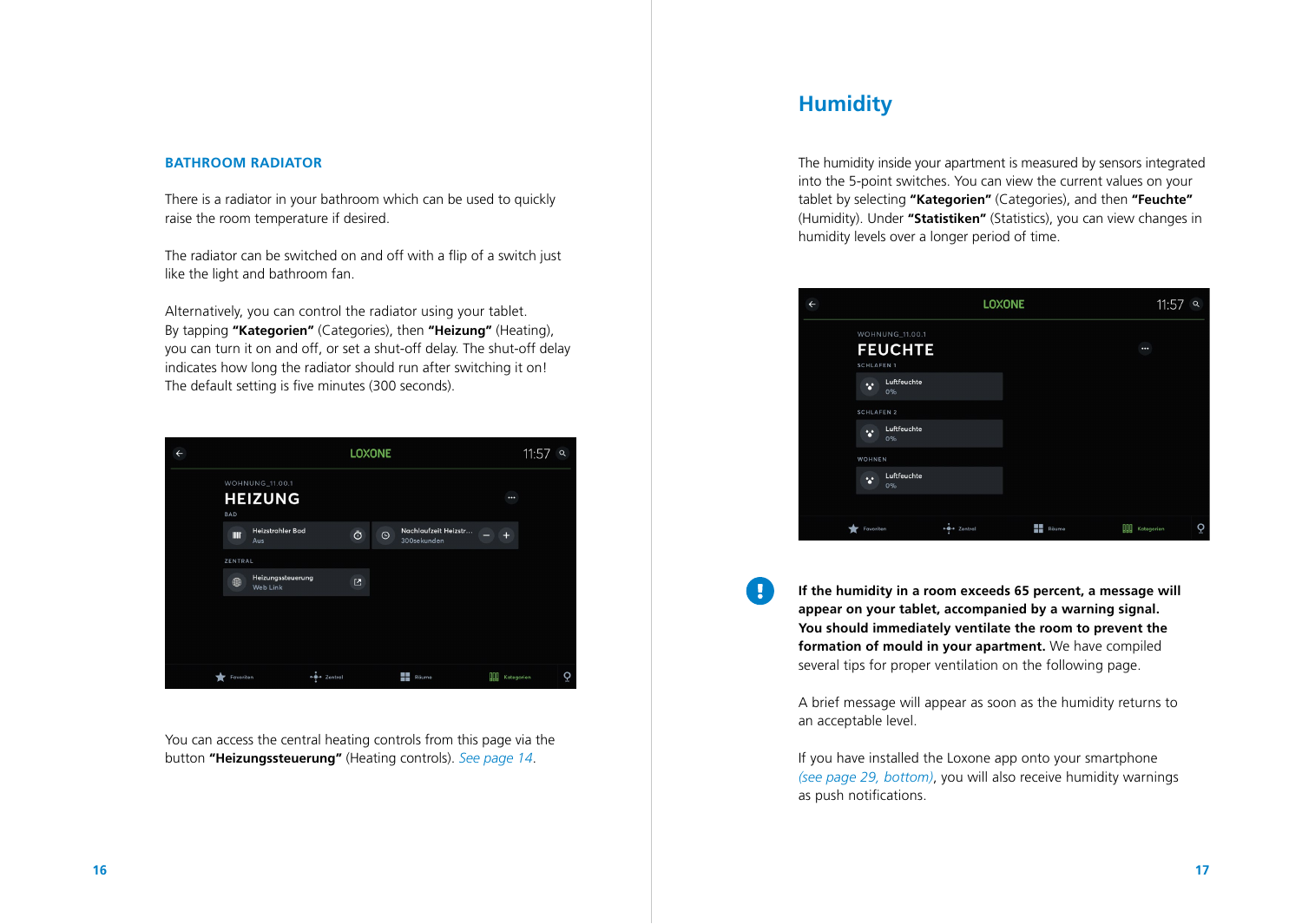#### **PROPER VENTILATION**

- $\bullet$ During heating periods, ventilate your rooms quickly and rapidly by opening the windows wide (shock ventilation).
- $\bullet$ During the winter, ventilate at least three times a day for three to five minutes, but no longer as this could cool down the rooms too excessively. Additional ventilation is necessary if the humidity inside your apartment exceeds 65 percent.
- Ventilate no matter what the weather! Cold air is always dry  $\bullet$ even if it feels damp.
- $\bullet$ The heating automatically detects if the windows are wide open (shock ventilation) and shuts off the radiators in the respective rooms for the duration of ventilation. Avoid tipping or opening windows a crack as this will not be detected by the system and can lead to higher heating costs.
- $\bullet$ Do not leave windows tipped open in the winter. This causes the wall around the window to cool down so much that condensation can form on the inside. This can lead to moisture damage and the formation of mould.
- Unnecessary ventilation can result in considerably higher costs.  $\bullet$
- $\bullet$ Fogged up windows and condensation on windowsills are tell-tale signs that you are not ventilating enough.

## **Shutters**

Roller shutters are installed in all ground-floor apartments throughout the entire complex. These shutters can be controlled by selecting the category **"Beschattung"** (Shutters).

#### **ROLLER SHUTTER CONTROLS VIA TABLET**

If you live in an apartment on the ground floor, you can open or close individual shutters or all of them simultaneously by selecting **"Kategorie"** (Category), and then **"Beschattung"** (Shutters).



On this page and via the category **"Zentral"** (Central) *(see page 26)* you can select the function **"Beschattung Zentral"** (Central shutters) to open or close individual or all roller shutters in your apartment at once. You also have the option to activate or deactivate the automatic mode which raises and lowers the shutters in relation to the sun's position (irrespective of whether the sun is shining!)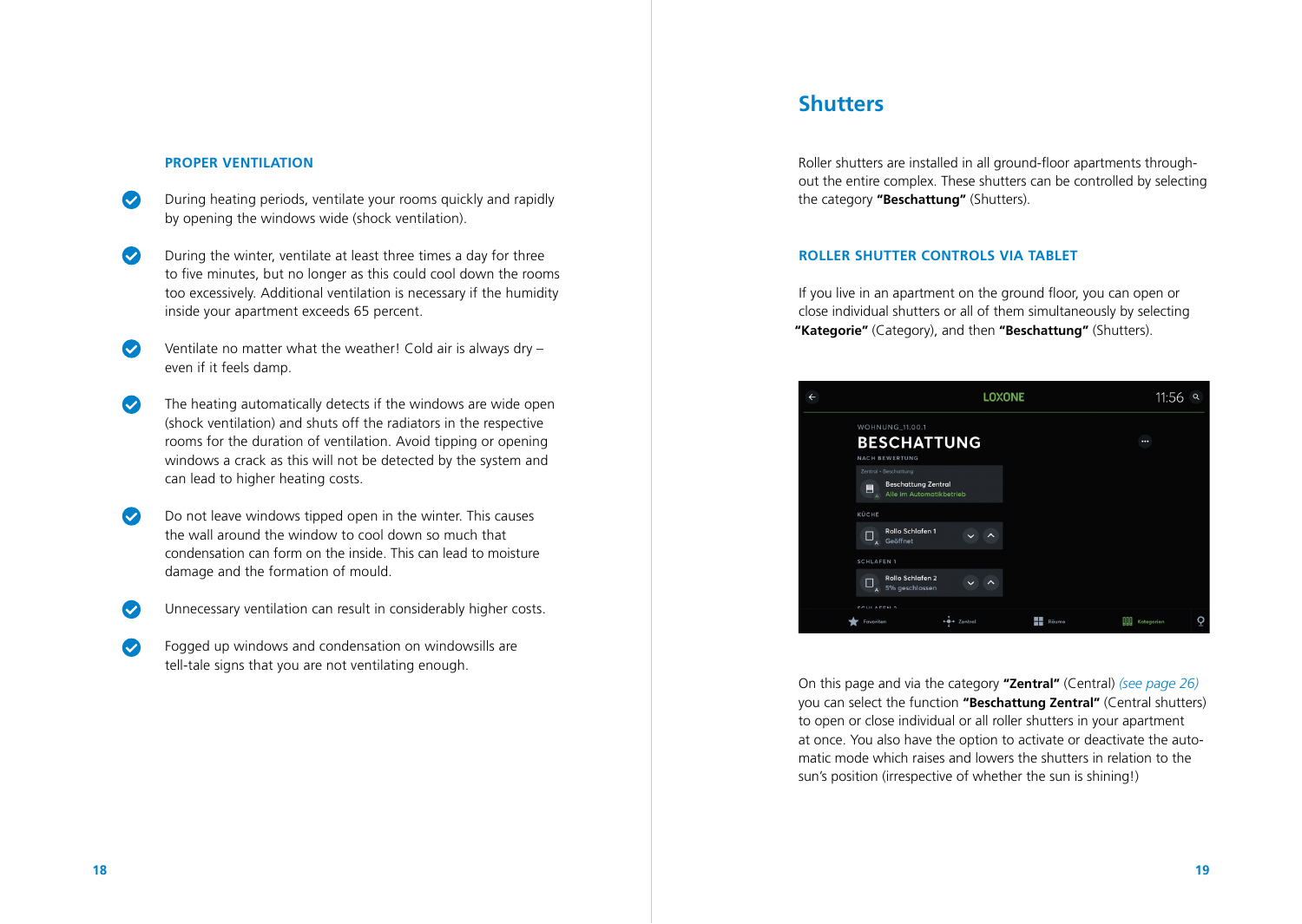### **ROLLER SHUTTER CONTROLS VIA 5-POINT SWITCH**

Of course, you can also control the roller shutters via the 5-point switch. Simply press the **unmarked corner button(s)** – depicted here as button 2 in the upper-right corner.

1 click = lower shutters  $2$  clicks = stops shutters  $3$  clicks = raises shutters

One-room apartments are fitted with two unmarked buttons, each of which is assigned to one of the two exterior windows. Three-room apartments are equipped with roller shutters on the balcony door and window, both of which are activated by pressing the single unmarked button.



## **Doorbell/Intercom**

When someone rings the doorbell, an intercom window will appear on your tablet. You will be able to see and speak with whomever is standing at the door. What is especially practical is that you can access all intercom functions via the Loxone app on your smartphone even when you are not at home.



Tap the green phone icon **"Aufbauen"** (Connect) to speak with the person at the door. End the call by tapping the icon again or by closing the intercom window by tapping the X in the upper left corner.

 $\overline{a}$ 

- You can unlock the door to the building by pressing the button **"Türöffner"** (Open door).
- Click the bell icon **"Aktivität"** (Activity) to check if and when someone rang the bell in your absence.

The gearwheel icon **"Einstellungen"** (Settings) leads to other functions for system administrators.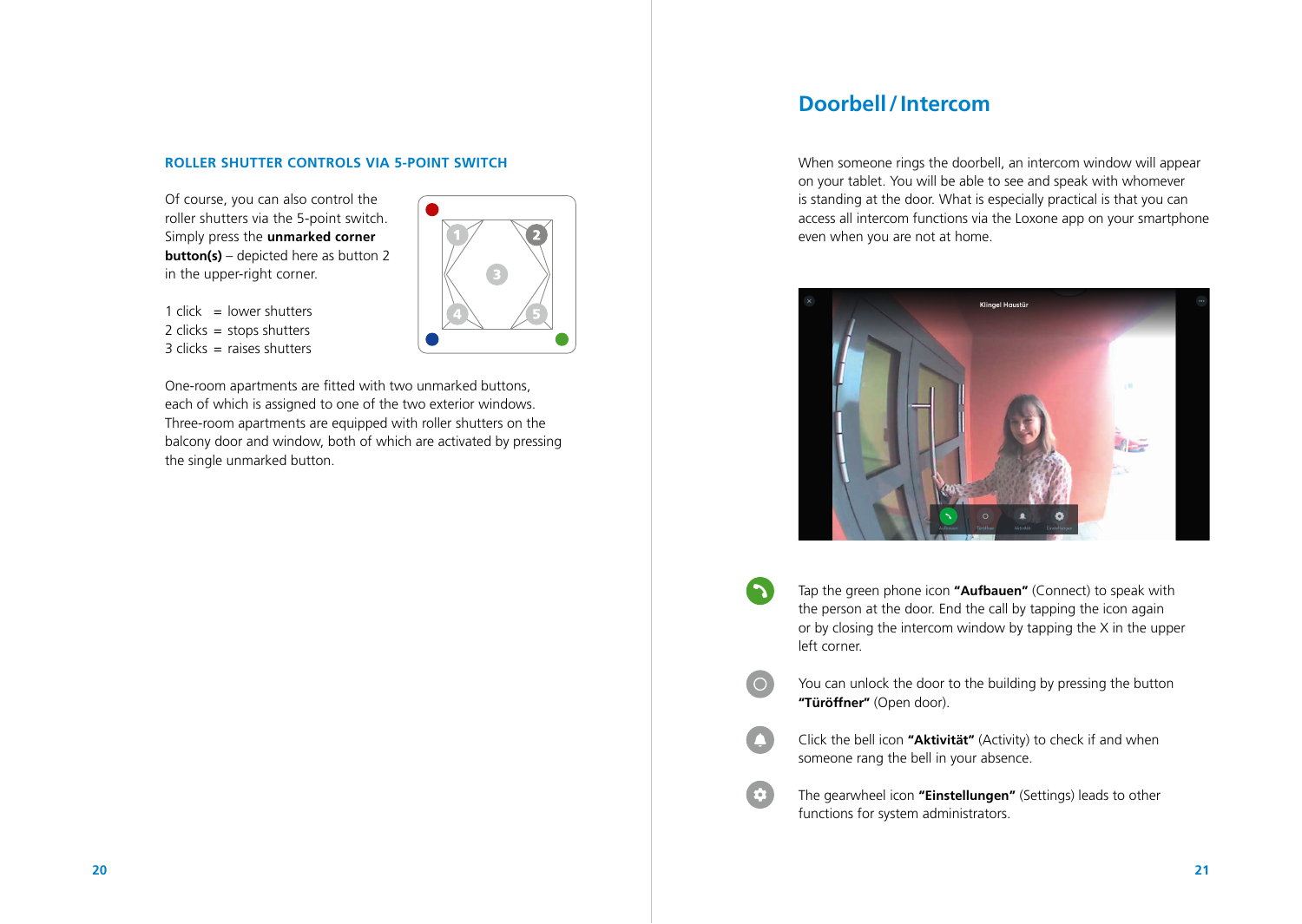If someone rings at your apartment door, in addition to an acoustic and possibly visual signal *(see "Klingellicht Flur" function)*, you will receive a message on your tablet or a push notification on your smartphone if you have previously installed the Loxone app.

## **SETTINGS AND FUNCTIONS**

You can control the doorbell unit by selecting **"Kategorie"** (Category), and then **"Klingel"** (Doorbell). On that page, you will find the following functions:



## **"Klingel Haustür" (Building doorbell)**

This button activates the video intercom function and opens automatically when someone rings at the entrance to your building. In the pop-up window, you will be able to see and speak with the visitor and unlock the door with the other buttons. You can also check if and when someone rang your doorbell in your absence.

## **"Klingel Wohnungstür" (Apartment doorbell)**

There is no camera installed outside your apartment door. Therefore, this screen only tells you when someone has rung your apartment doorbell. Unlike the building entrance, your apartment door can only be opened manually.

## **"Klingellicht Flur" (Hallway doorbell light)**

When activated, this function causes the hallway light to blink on and off twice when someone rings the bell. This way, even if your doorbell's acoustic signal is deactivated, you can still know if someone wants to see you.

This function is also available under **"Favoriten"** (Favourites). *See pages 27/28.*

#### $\bullet$ **"Schaltuhr Klingel" (Doorbell timer)**

With the timer function, you can deactivate your doorbell at night or in the middle of the day. This is useful for people with young children who take naps during the day or who do not wish to be disturbed. The timer can also be synced with the hallway doorbell light function *(see above)*.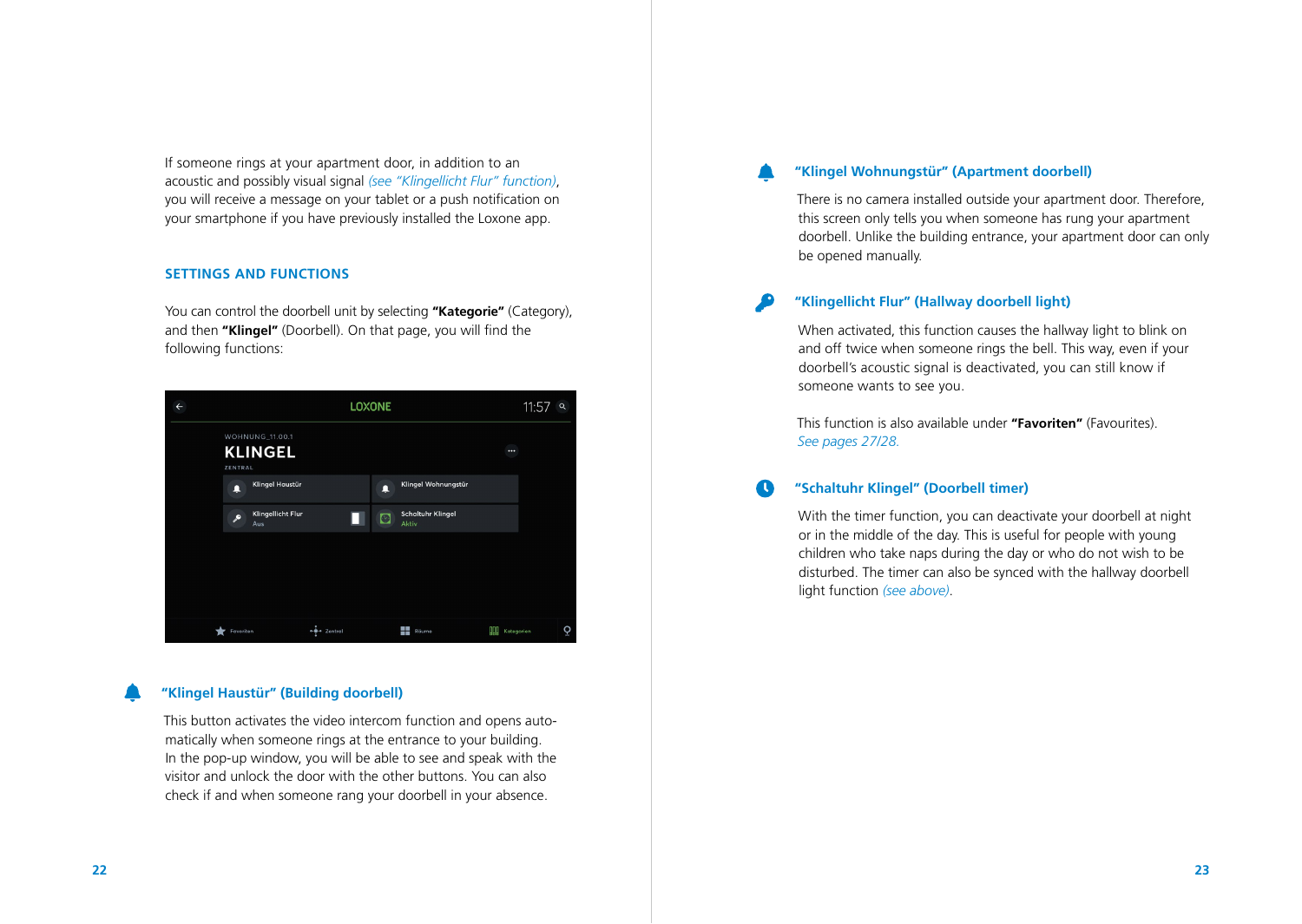## **Digital locking system**

Your Smart Home comes with a digital locking system by the provider iLOQ. It consists of lock cylinders and physical keys. Both function without batteries because simply inserting the key into the lock produces the required energy. The access rights are directly programmed into the key and lock and can be changed if necessary (for example, if you lose your key).

#### **USING THE KEY**

Slide the key all the way into the lock cylinder and and turn it. If the key doesn't turn, remove it and insert it again a little more slowly and gradually to give the lock sufficient time to recognise your key.



You can unlock the door to your building without inserting the key. Simply hold the key against the key reader on the doorbell unit. You would only have to insert the key if the power went out.

**If you lose your key, notify Tenant Services at jenawohnen immediately** *(see contact data on page 34)*. Our staff will update the information in the lock cylinder and deactivate the misplaced key so that nobody can gain unauthorised access to your building or apartment.

#### **MAINTENANCE AND CARE**

The key does not contain a battery, and its shaft is made of stainless steel. It is water- and cold-resistant. If the contact wire (the metallic part of the key) gets dirty, it can be cleaned with a soft rag.

## **ROOM CONTROLS**

## **"RÄUME" (ROOMS PAGE)**

On this page, you have an overview of all the rooms in your apartment. By selecting a certain room, you can access the control functions in the various application categories, such as lights, outlets and heating.



For example, you can change the shut-off delay of your bathroom radiator and control the lights at the same time. Or you can activate all the switchable outlets in your living room and check the humidity while you're at it.

Tapping the button **"Zentral"** (Central), you can control selected functions for multiple rooms, such as heating, lights or the doorbell.

*For more on the application categories and available functions and control options, see page 8.*

 $\blacksquare$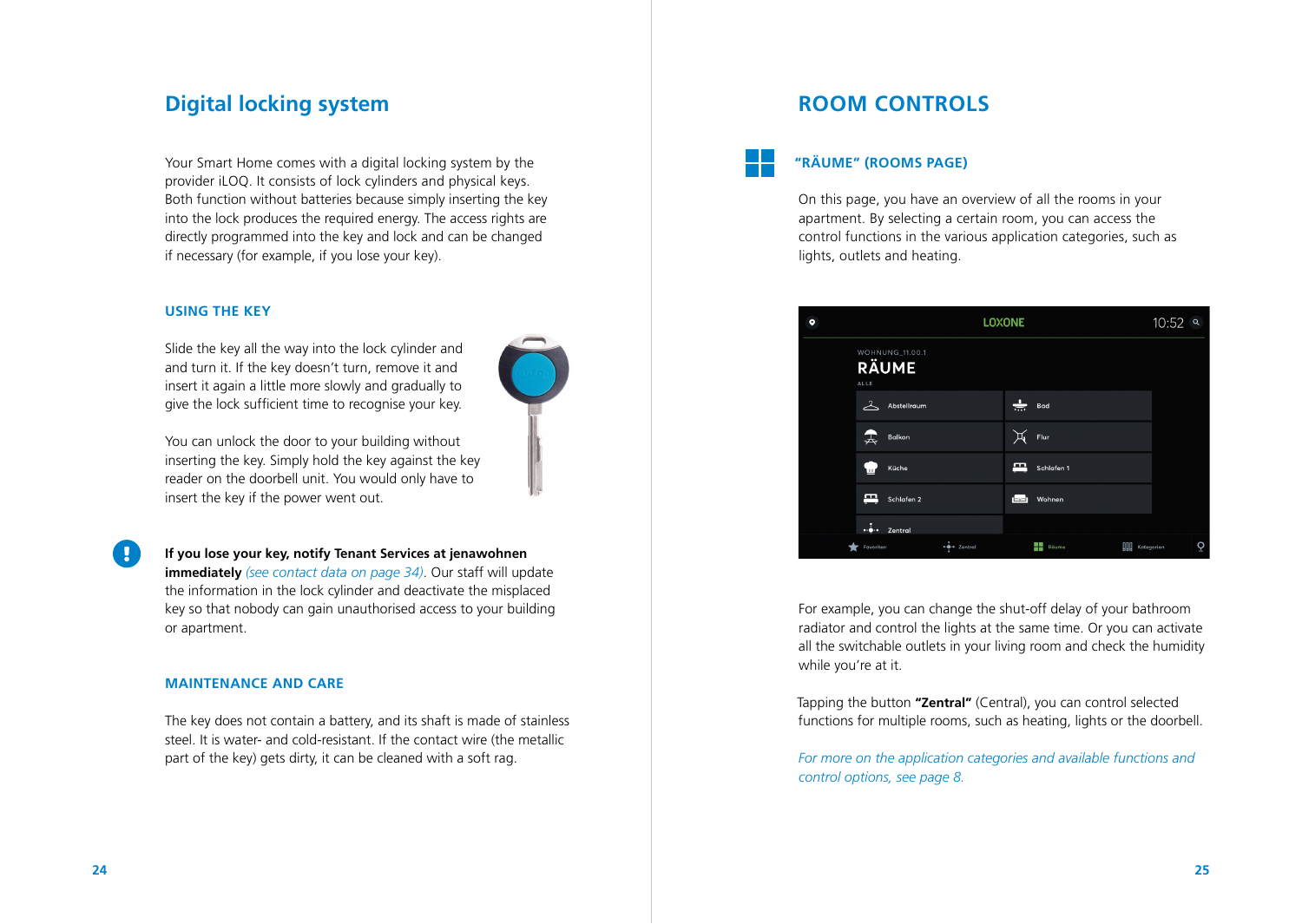## **APARTMENT CONTROLS**

## **"ZENTRAL" (CENTRAL PAGE)**

 $\bullet\cdot\bullet\cdot\bullet$ 

On this page, you will find various functions which apply to several rooms or even your entire apartment.



#### $\overline{O}$ **"Steckd. Zentral" (Central outlets)**

Use this function to turn on/off the switchable outlets in individual rooms or all the rooms at once. *For more on switchable outlets, see page 11.*

#### $\Omega$ **"Bel. Zentral" (Central lighting)**

With this function, you can switch on/off several lights at a time. *Also see pages 9/10.*

## **"Beschattung Zentral" (Central shutters)**

This function allows you to raise or lower all the roller shutters in your apartment simultaneously (only available in ground-floor apartments). *For more on shutter controls, see page 19.*

## **FREQUENTLY USED FUNCTIONS**

## **"FAVORITEN" (FAVOURITES PAGE)**

On this page, you will find some of the most important and frequently used apartment control functions. These functions are preconfigured and cannot be changed.



You can control the following functions from this page:

#### **"Abwesend > an Heizung" (Absent > Heating) M**

When this function is activated on your tablet (slider to green), your heating switches to absence mode. This allows you to conveniently turn down the heating when you are not at home. *For more, read the section "Heating controls" on page 13.*

#### ⊕ **"Heizungssteuerung" (Heating controls)**

This button redirects you to a different screen where you can control your heating *(see page 14)*.

 $\overline{\phantom{a}}$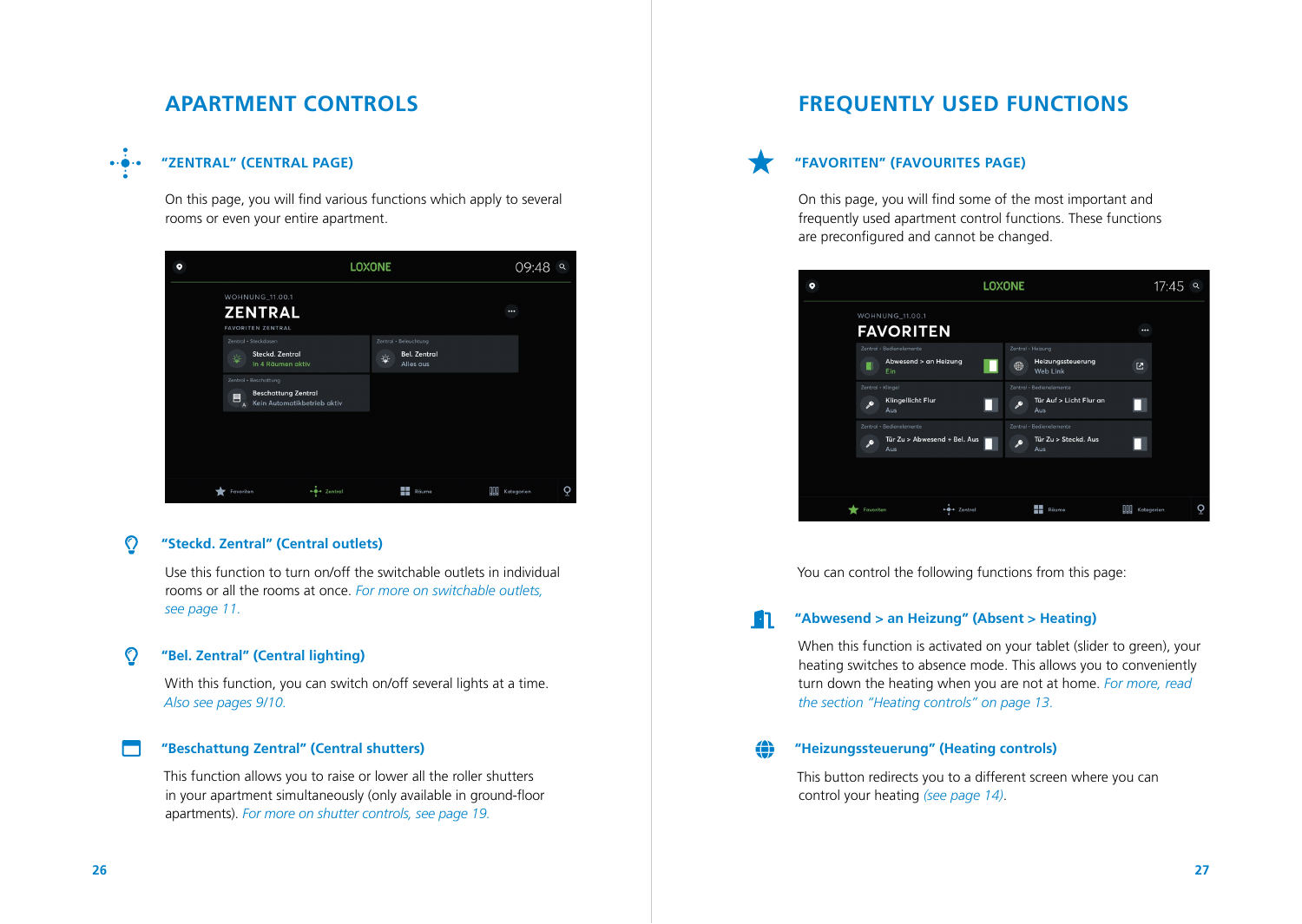## **"Klingellicht Flur" (Hallway doorbell light)**

When this function is activated, the light in the hallway will blink on and off twice when someone rings your doorbell. This alerts you to visitors even if you have deactivated the ringer. *For more on the intercom system, see page 21.*

### **"Tür Auf > Licht Flur an" (Door open > Hallway light on)**

Use this function if you would like the hallway light to automatically turn on when you unlock your apartment door upon returning home.

## **"Tür Zu > Abwesend + Bel. Aus" (Door closed > Absent + Lights out)**

When activated, this function switches your heating to the absence mode and turns off all the lights in your apartment when you double-lock your apartment door.

## **"Tür Zu > Steckd. Aus" (Door closed > Outlets off)**

If you activate this function, all the switchable outlets (marked with coloured dots) are switched off when you double-lock your apartment door and are switched back on when you unlock it again. This is practical if you have lamps plugged into switchable outlets. Upon leaving the apartment, they will all switch off automatically. This function is useful for saving energy, as it cuts the power to adapters and other devices in standby mode which constantly consume electricity. *For more on switchable outlets, see page 11.*

## **FAQ**

#### **My tablet turned off and now I have to sign in again. Where can I find my login data? Tablet**

All tenants receive their login data either during the apartment hand-over, by post or in their rental folder. If you've lost or misplaced your login data, you can ask Tenant Services to send it to you again *(see contact data on page 34)*.

#### **My tablet seems to be lagging. What could be the problem?**

A slight delay in reaction time is completely normal. This tends to happen more often when using the video doorbell. We ask you to be patient, but if the problem worsens, please contact the Community Management office *(see contact data on page 34)*.

### **Why doesn't my tablet react when I touch the screen?**

This often happens if you hold your finger on a button for too long. Just like a smartphone, it is important to tap the buttons on the touchscreen quickly. For a short demonstration

on how to use your tablet, please watch our info video at **www.smartes-quartier.de/smart-services** or contact your Community Management office *(see contact data on page. 34)*.



**How can I change my point of entry (Einstiegspunkt) on my tablet?** You can change the point of entry, your personal homepage, via the menu at the top left. Scroll down the menu, select **"Einstellungen"** (Settings) and click on **"Einstiegspunkt"** (Point of entry). From there, you can select the page of the Loxone user interface which you want displayed when you activate your tablet.

**Loxone app**

## **Can I install the Loxone app on my smartphone and use it to adjust the controls in my apartment?**

Yes, you can. Simply download the free Loxone app from the app store and then connect it to your apartment's mini-server. You should have already received your personal login data *(see the first FAQ above).* With the app on your smartphone, you have practically the same range of functions as you do on the tablet in your apartment.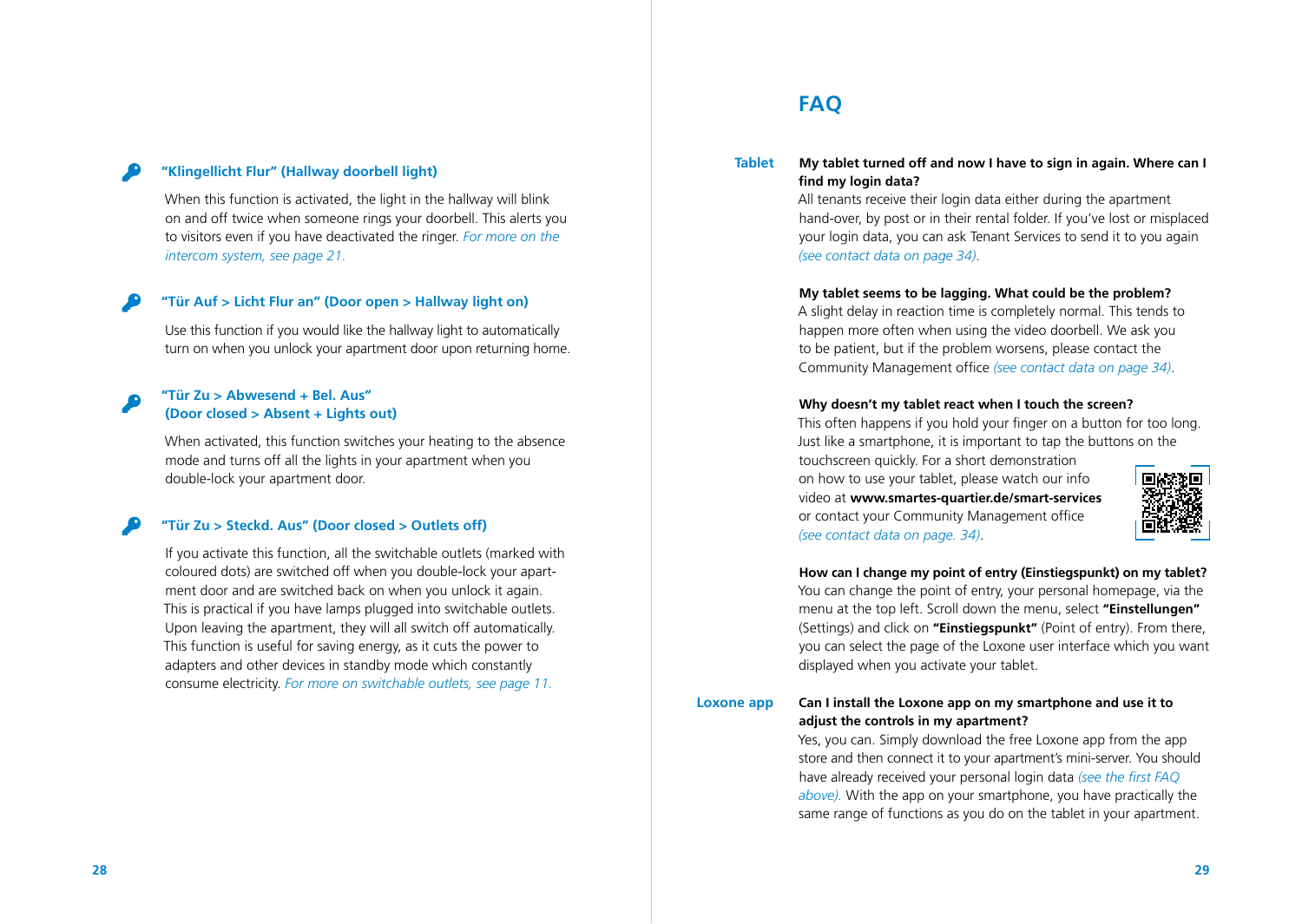The only thing you cannot do with the app is make changes to the heating parameters.

#### **My heating only turns on in the morning and then again later in the evening. Why is that? Heating**

This is likely due to your selected heating profile. In this case, your heating preferences have been set to Profile 1 *(see page 13)* which is suited to tenants who are out of the house during the day. The heating only operates at full power in the morning and late afternoon, and in between, reduces the temperature by about 3 °C. If you would like to have your heating run at full power all day long or adjust the heating times and temperatures, please contact Tenant Services at jenawohnen *(see contact data on page 34)*.

#### **Why aren't my radiators getting hot?**

Smartes Quartier uses a special heating system which is designed to ensure long-term efficiency and cost-saving operation. The fact that your radiators are not getting as hot as you expect is because our heating system is based on a certain target temperature set in the control defaults. An integrated sensor constantly compares the actual room temperature with the target temperature. As soon as the target temperature is reached, the system automatically cools down and only kicks in again as soon as the room temperature sinks below the target temperature. As a result, the system doesn't continuously operate, and the room temperature never gets excessively hot. Thanks to higher efficiency, the system prevents rooms from overheating, saving you energy and money. *For more, read the chapter on "Heating" (page 13).*

## **My heating is still on although I turned it down to the lowest level. Why is that?**

As explained in the FAQ above, the heating is based on a certain target temperature. Whenever the room temperature falls below the target, the heating automatically turns on. It is possible, therefore, that the system will kick in even though you have set your heating to the lowest level.

## **My heating is on although the window is open. What can I do?** Your heating system recognises when your window is wide open and reacts by automatically cooling down. But this only applies for a certain period of time and only when your windows are wide open. If your windows are open for a longer period of time and/or if they are only tilted open, the heating system will automatically turn on and attempt to reach the target temperature. We recommend ventilating your apartment with windows wide open for five to ten minutes at a time to prevent your apartment from cooling down too rapidly. *For more tips on how to properly ventilate, see page 18.*

### **What happens in frost protection mode?**

The frost protection mode automatically comes on whenever you "shock ventilate" your apartment. It also switches on if you turn your heating down to the **\*** position and the absence mode is activated. The absence mode turns on automatically during non-heating periods or (if the setting is activated on the tablet) by double-locking the apartment door. You can also set it manually by selecting **"Abwesend > an Heizung"** (Absent > Heating) under **"Favoriten"** (Favourites) or by changing the settings in the heating controls.

## **I usually sleep with the window open. What effect does this have on the heating?**

If you sleep with the windows open, the heating system cannot recognise this over a longer period of time. We recommend turning the thermostat to the **\*** position in your bedrooms shortly before going to bed and activating the absence mode *(see FAQ above)*. This will activate the frost protection mode, and the heating will cool down. In this way, you can heat more efficiently.

#### **Balcony light**

## **My balcony light turned on by itself. How can I shut it off?**

You can turn the balcony light on and off with the five-point switch or the tablet. The only exception applies to ground-floor apartments, in which case the balcony light can only be controlled with the tablet because the function on the five-point switch is reserved for controlling the roller shutters.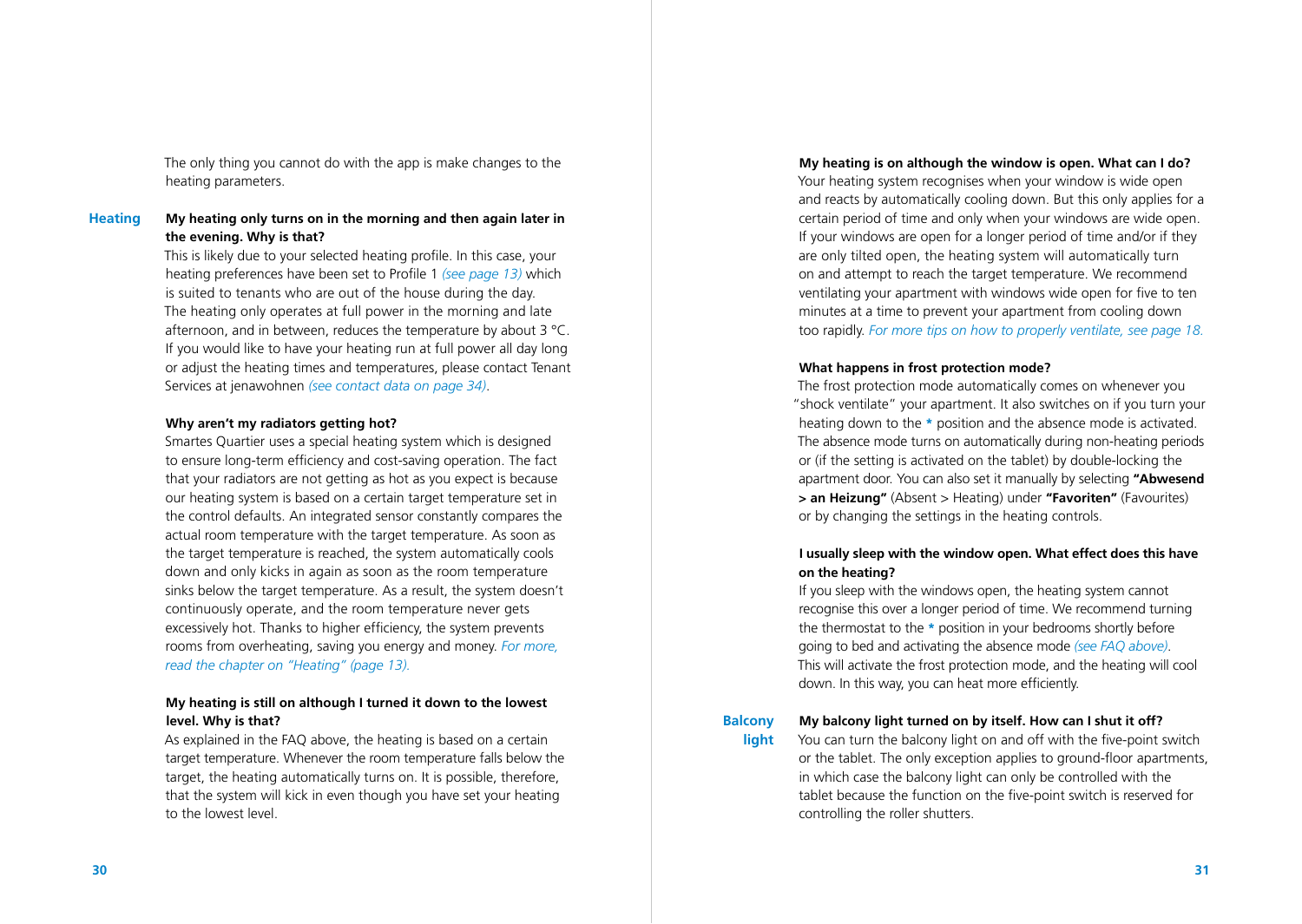#### **Why doesn't my power outlet work? Outlets**

Your apartment is partially fitted with switchable power outlets, colour-coded with red, blue or green dots. You can turn them on or off using the five-point switch or the tablet. The outlets are marked with red, blue and green dots on the switch. Only those outlets with the respective colours are turned on (or in the case of double sockets, only the right socket). All other outlets without any markings are permanently connected to the mains. On your tablet, you can view which outlets in your apartment are active by selecting **"Steckdosen"**  (Outlets) under the menu heading **"Zentral"** (Central). *For more on outlets, see pages 11/12*.

#### **Why do my outlets sometimes shut off?**

As explained above, only colour-coded power outlets can be switched on and off. Check the current status of the outlets to see whether they were switched off by accident or if they are indeed malfunctioning. If you have questions or encounter problems, you can contact your Community Management office or Tenant Services at jenawohnen *(see contact data on page 34)*.

#### **Where can I get an extra key? What should I do if I lose a key? Keys**

You can request an extra key from Tenant Services. If you happen to lose a key, please inform Tenant Services immediately so that the key can be deactivated and rendered non-functional as soon as possible. You will then be issued a new key. Be sure to specify your key's colour. *Learn more about our digital locking system on page 24*.

#### **My water is not getting very hot. Why not? Water**

Water is not centrally heated in the Smartes Quartier. Instead, each apartment unit is equipped with a flow heater (located in the bathroom) which heats water as needed. These electricity-powered flow heaters are energy efficient and provide sustainable service. However, it may take longer to get hot water from the tap. Because the kitchen is further away from the bathroom, you might have to run the tap for a few seconds to get the cooler water out of the line before the hot water comes from the flow heater.

#### **Bathroom fan**

## **The bathroom fan doesn't seem to be working. It doesn't make any noise when it's on.**

The bathroom fan always turns on with the light and operates almost without a sound. By pressing the right button on the double switch in the bathroom, you can boost the air flow. (When you press the button, you should hear a little 'click' from the fuse box.) Its silent operation is completely normal and does not indicate a malfunction. Please note that the bathroom fan automatically turns off after five minutes. You cannot manually turn the fan off with the switch.